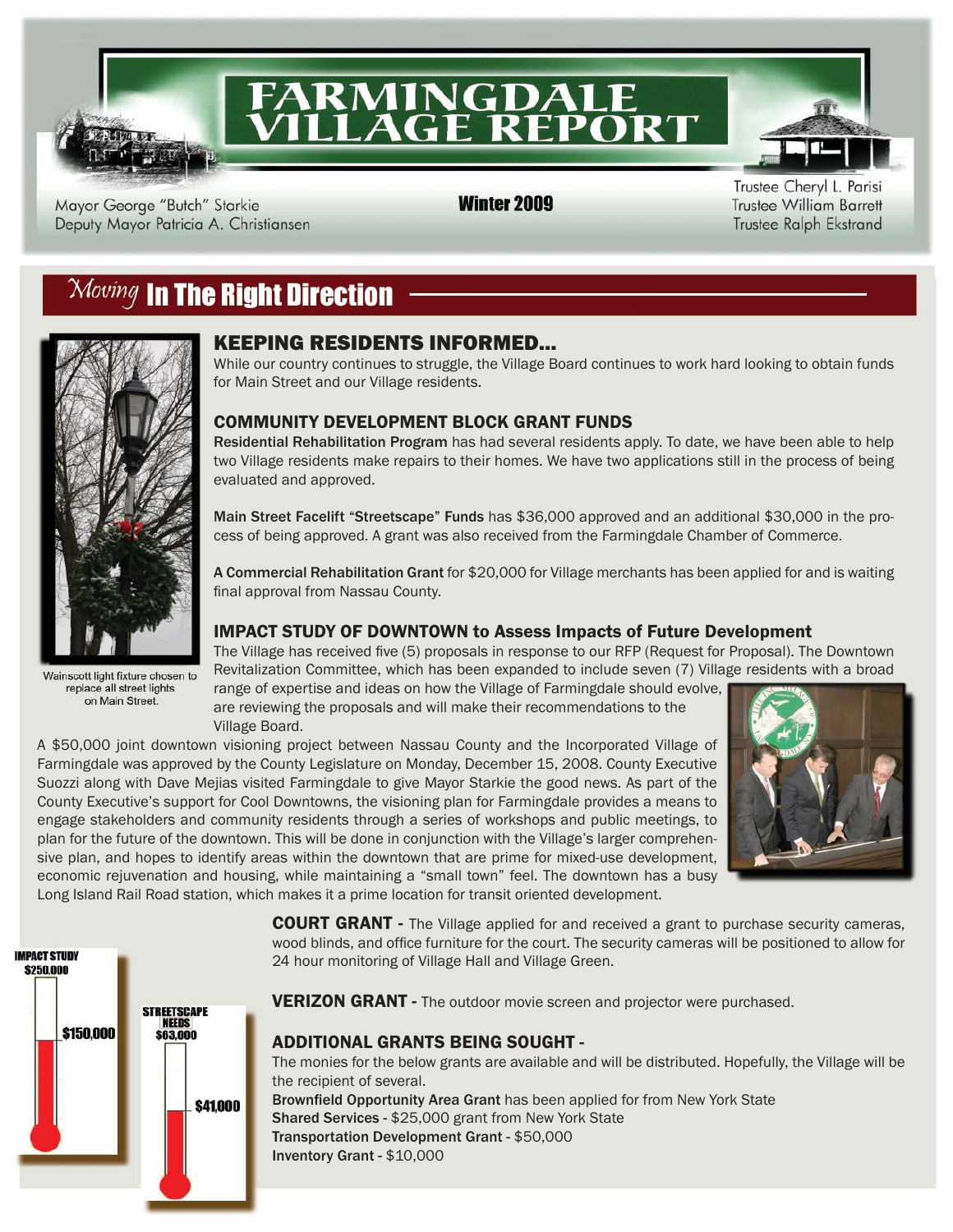

On several cold and windy Saturday mornings in late November and early December members of the Village Beautification Committee gathered at Village Hall where they were met by volunteers from our local Boy Scout troops and young people from Howitt Middle School and the high school to decorate our Village for the Holiday Season. Warmed with coffee, hot chocolate, bagels and muffins and the



Several inches of snow fell on Dec. 31st. welcoming in the new year...

company of each other they began by hanging garland on the Village Green Gazebo, fresh roping and bows on the perimeter fence and signs in the Green. They proceeded to hang wreaths on all the lamp posts on Main Street, bows on all our welcoming signs throughout the Village, decorate the Melville Road and Merritts Road triangles with bows, lights and roping and string garland at the Railroad Station. Three lit trees were placed at Northside Park and at the Village Green Gazebo. Members of our DPW Staff manned the bucket truck and strung lights on our Tri-Centennial Tree at Village Green in time for our Annual Tree Lighting Ceremony. Our Village was ready to celebrate the holiday season. Special thanks to all those who volunteered and gave of their time and talent to our Village.

 Planning is underway for the spring and summer season and we need volunteers! Since our Village is hosting the 2009 US Open in June, we want all our visitors to witness for themselves our beautiful Farmingdale Village. Please call Village Hall and leave your name and telephone number to help with our beautification efforts.

## VILLAGE SECURES FREE REVERSE 911 EMERGENCY NOTIFICATION SYSTEM

 Nassau County recently purchased and signed on with SwiftReach Networks and is now making their SWIFT911™ notification system available to all County villages and municipalities. The Village will have all fees waived as part of our agreement with Nassau County Police Department. This agreement was made possible by Nassau County Legislator Dave Mejias when he asked the Village if it would provide Nassau County access to our water tower at our Eastern Parkway, for radio antennas, as they implement their new Digital Land Mobile Radio System.

 Last month Mayor Starkie signed a contract with SwiftReach Networks, Inc. to implement their SWIFT911™ Emergency Notification Service, which is a reverse 911 system. The system is capable of contacting and notifying all residents and businesses in the event of an emergency. It will also be used to, as appropriate, for non-emergency activities or events throughout the Village.

Mayor Starkie said, "This is a cost-efficient way to notify all Village residents not only with emergency issues but also with



upcoming roadwork and neighborhood specific or special events. Residents and businesses will be notified regarding their participation and roles. There is no need to contact anyone at this time, the Village will reach out to the community when the system is established and functioning."

 To ensure contact is made, the system will continue to call a home until a person answers the call or it is picked up by an answering machine. Because this program uses a map of Farmingdale in a grid, calls can be made to specific neighborhoods with information affecting only that area.

 "Before implementing SWIFT911TM, we had to make individual calls and/or go doorto-door with fliers and use Village personnel and volunteer resources. Our current method is labor intensive, costly and difficult to mobilize and caries an unacceptable margin of error. With this new reverse 911 capability the Village can make 9,000 calls in less than 30 minutes," stated Mayor Starkie.

 The Village will not have to invest any money in hardware or software to implement this service. Further information will be forthcoming as well as posted on our website (www.farmingdalevillage.com) about the new system as the Village works with Swift Reach Networks to get on board and establish its emergency notification system and educate the public in its use.

## LET'S BE CLEAR! 3 HOUR PARKING REMAINS FREE!

The public can park free of charge in any 3 hour parking stall as has always been Village policy. The 12 Hour Parking Permit applies to



merchants and their employees and NOT the residents of the Village of Farmingdale. The Village policy had been to issue 12 hour parking permits free of charge. However, once issued, they were yours for life. Last October, the Mayor and the Board of Trustees unanimously voted to collect a \$25.00 fee for the purchase of 12 hour parking permits from all merchants and their employees beginning in January. Annual renewals will enable the Village to keep permits current. Previously issued 12 Hour Parking Permits are NO LONGER VALID.

The funds raised will be held in a separate account to be utilized for the repair and maintenance of the Village lots.

 The Mayor and Board adopted a budget this year that reduced revenue from fines by \$100,000. We installed additional signage in our lots to assist our residents with adhering to Village parking regulations. We did not stripe parking stalls on Main Street after the roads were paved to save the public thousand of dollars as well as preventing parking tickets for parking out of stall. We have pledged to reduce our dependency on revenue from fines. We have kept that promise.

New Arrival in Village **BACDI HUI** 

Route 109, Farmingdale, NY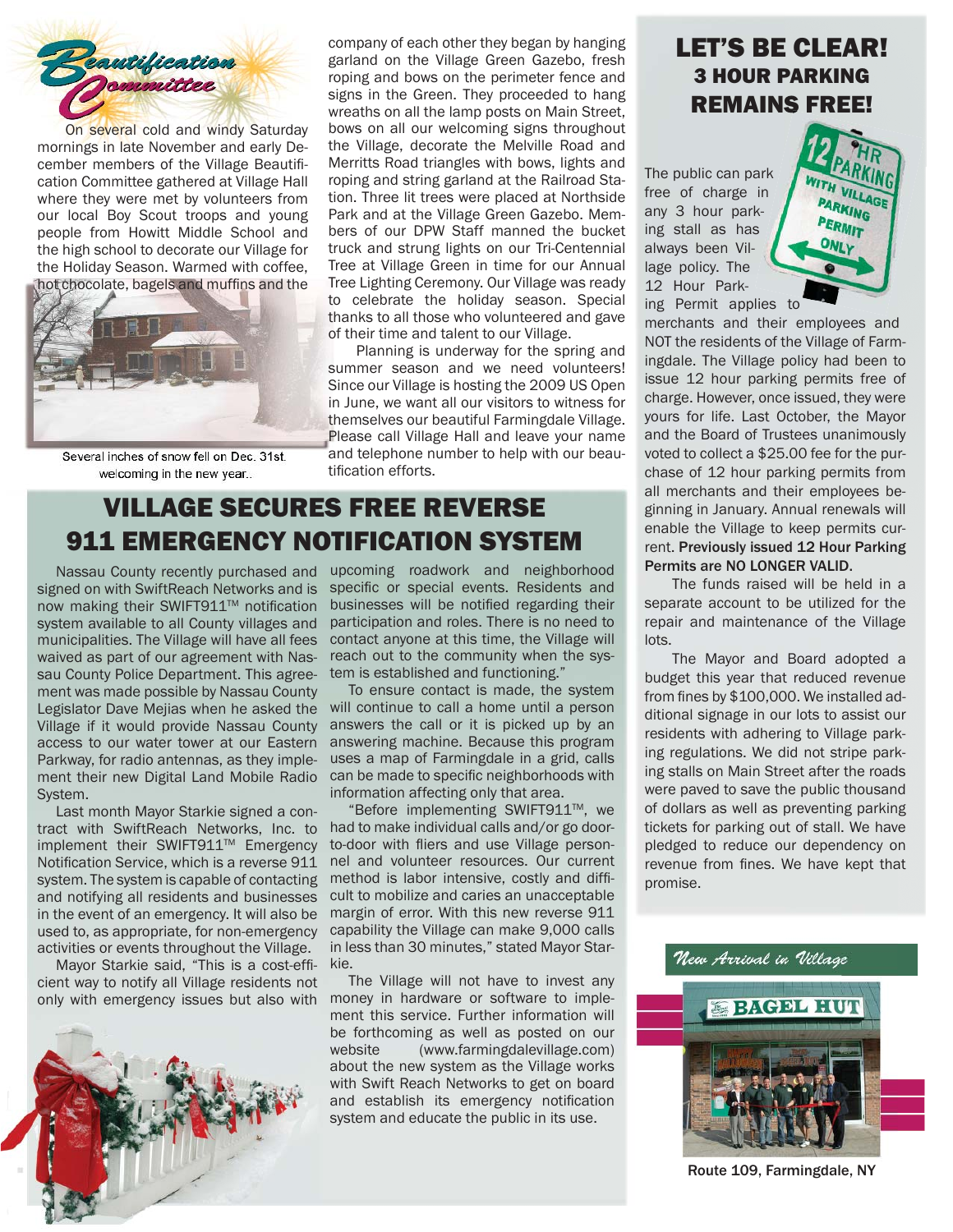**TAX REASSESSMENT SCHEDULED VILLAGE SEEKS TAX BASE REBALANCING** 

On Monday, December 15th at 7:30 pm at a Village Board meeting there was an open discussion between residents and the Board of Trustees concerning the merits of conducting a reassessment of all properties within the Village of Farmingdale. Commercial property tax refunds and associated costs have amounted to \$1,100,000 over the past 5 years. The Board believes we need to stop this trend to ensure the financial stability of our Village. In response to inquiries from residents, the following information was prepared.

#### Q. What is a reassessment?

A. A reassessment, or revaluation as sometimes it is called, is an examination of the properties located in a municipality for the purpose of determining the values of those properties in relation to one another. Each municipality determines by budget how much money must be raised each year from real estate taxes in order to cover is obligations. Those taxes are assigned to property owners based upon the assessed valuation of their properties. A reassessment program studies all of the properties in the municipality in order to make sure that they are not being overtaxed or undertaxed. The program attempts to create a fair and equitable system where each property owner pays only his or her fair share of the burden.

### Q. Why is Farmingdale reassessing properties in the Village?

A. The short answer is: to stabilize the residential tax base and to bring an end to millions of dollars of tax certiorari refunds, which burden the village on an annual, ongoing basis.

#### Q. How will reassessment stabilize the residential tax base?

A. At one time, Farmingdale had a total assessed value (its tax base) of \$22,807,709. Over the past 17 years, that base has dropped to \$18,490,759. The reason? Tax protests (called tax certiorari proceedings) brought by commercial property owners claiming that they were over-assessed. These proceedings almost always result in the lowering of the assessed values of the affected properties and the refund of overpaid taxes for the years under protest. Whenever one property owner's assessment is reduced, everyone else's share of the tax burden is increased.

 The taxes of the Village are basically paid by two different components of our community - the residential component and the commercial component. Seventeen years ago, the portion of taxes paid by the residents of Farmingdale was 49% and the portion paid by the commercial property owners was 51%. As a result of the assessment reductions affecting commercial property owners who challenged their valuations, the residents of Farmingdale today pay 60% of the Village's taxes and the commercial owners pay the other 40%. Thus, over the past 17 years, the residential property owners have picked up a significantly increased tax burden.

 Unless something is done, that trend will continue and at some point the residents will pay a higher proportion of the taxes and the commercial properties will pay a lesser proportion of the Village's tax burden. If the current assessment tinue and if the Village's tax requirements were to theoretically remain exactly what they are today, taxes would continue to rise for residents. Their portion of the tax burden would just continue to rise.

system were to con-

 The Village's reassessment program will, based upon state regulations, freeze the proportionality of the tax burden to be borne by the residential community and the commercial community at the approximately 60% and 40% level which exists today. That will prevent the residential base from inheriting a greater proportion of taxes over the next decade and will thus stabilize the residential tax base.

Q. How will reassessment address the problem of tax certiorari refunds?

A. With respect to commercial properties, a reassessment program will assign fair and defensible values to each parcel. That will do two things: it will diminish the incentive of commercial property owners to challenge their assessments since there will be little likelihood of a future reduction and it will all but eliminate the exposure of the Village for refunds for overtaxed properties in the future.

 The reassessment of commercial properties will greatly reduce tax certiorari exposure on a go-forward basis.

 If you have any questions, the Board can be reached via email, phone or at a Village Board meeting. The email addresses and phone numbers are available on the website.



DPW was hard at work on New Years Eve clearing away snow and sanding and salting the roads.

### **SNOW EMERGENCY RULES**

 In the event of a snow emergency, cars need to be removed from streets within 4 hours after the snow fall has stopped. They are then required to remain off the streets for 18 hours.

 Please keep your sidewalks clean and clear of all dirt, snow or ice (within 4 hours of snow ceasing between 7:00 am and 9:00 pm) and other materials.



Mayor Starkie stopped in to say hello to the women who are part of the American Association of University Women.